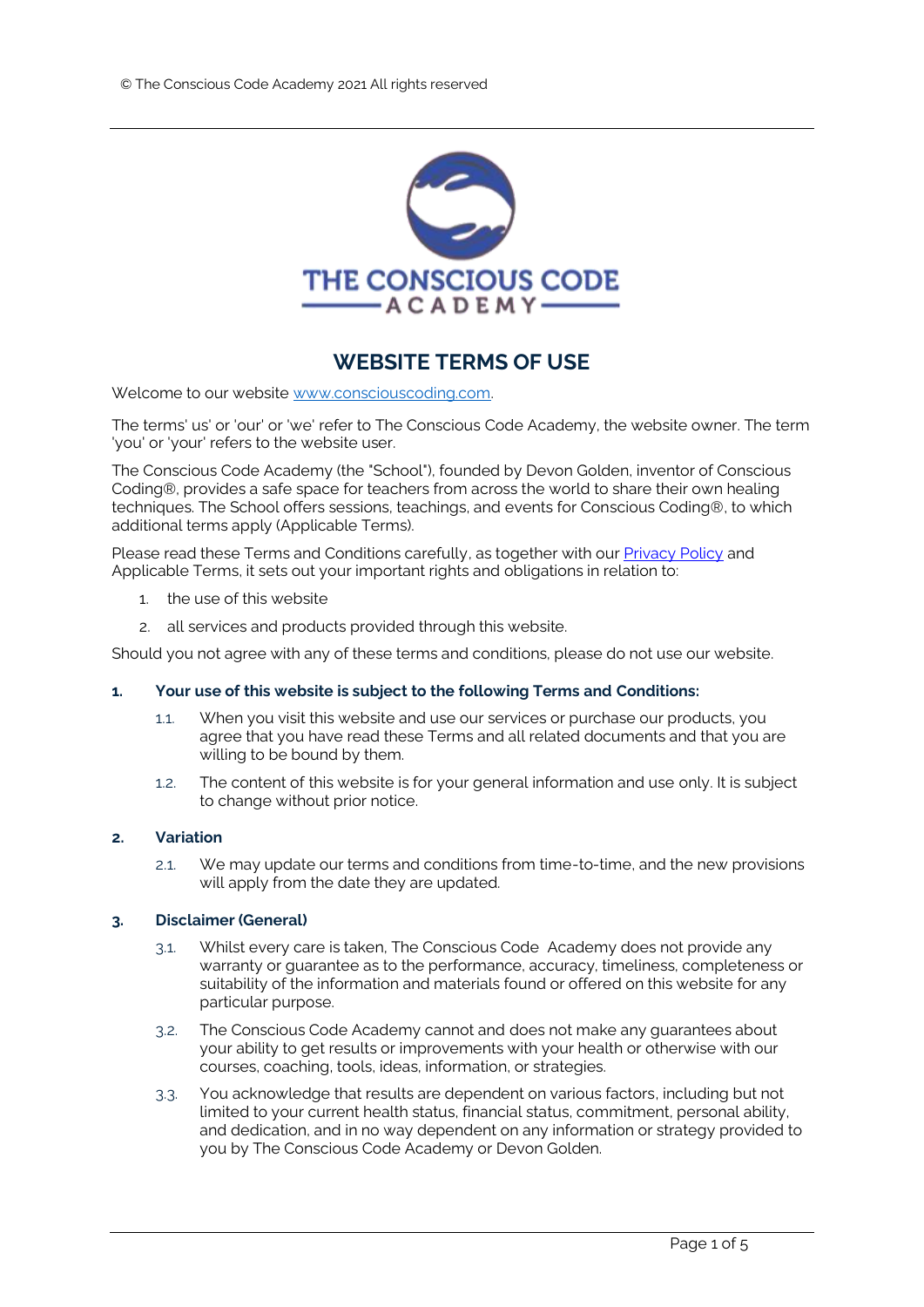- 3.4. The information available through this website site is provided for educational and informational purposes only.
- 3.5. You are solely responsible for any results you obtain as a result of using the information on this website.
- 3.6. You acknowledge and agree that no information or advice provided by us, including that contained on this website in any way, constitutes a form of a professional relationship between you and The Conscious Code Academy or Devon Golden.

#### **Medical Disclaimer**

- 3.7. You acknowledge and agree that information provided by us does not constitute specialist or individual medical advice or advice of any other regulated industry or creates a warranty of any kind with respect to this website.
- 3.8. You are advised to seek independent advice from qualified professionals for any health issues and diagnoses that you may experience before applying any information provided on our Site.
- 3.9. This disclaimer applies to the fullest extent permitted by law and survives any termination or expiration of this Agreement or your use of this website or the services found on this website.

## **Financial, legal, and earnings disclaimer**

- 3.10. Devon Golden is not a financial planner, an accountant, a lawyer, nor does he provide business development or wealth creation strategy advice. You are advised to consult with a qualified professional for any commercial, financial, or legal advice or support you may require.
- 3.11. The Conscious Code Academy and Devon Golden cannot and do not make any guarantees about your ability to get results or earn any money from mentoring, advice, ideas, information, or strategies provided in any Program.
- 3.12. You acknowledge that there is an inherent risk in any business enterprise or activity. There is no guarantee that you will earn any money as a result of the purchase of any Program.
- 3.13. Nothing in the disclaimer above will limit or exclude any liability that may not be limited or excluded by applicable law.

# **4. Copyright, Trademarks, And Other Intellectual Property**

- 4.1. The Conscious Code Academy owns the intellectual property rights in all of this website's content or has permission to use or display the material on this website.
- 4.2. You may not use, copy, display, distribute, modify, translate, reformat, incorporate into advertisements and other works, promote, create derivative works, or in any way exploit or allow others to exploit any of our website content in whole or in part except as expressly authorised by us.
- 4.3. Please email info@consciouscoding.com if you require permission to reproduce any of the contents of this website.
- 4.4. Images and item descriptions posted on this website by third parties are the third parties' responsibility and may be subject to copyright.
- 4.5. You must seek permission from the third party before using any of their content. The names of actual companies and products mentioned on this website may be their respective owners' trademarks.

# **5. Personal Use Only**

5.1. You may access, download, or print material from the website for your personal use only.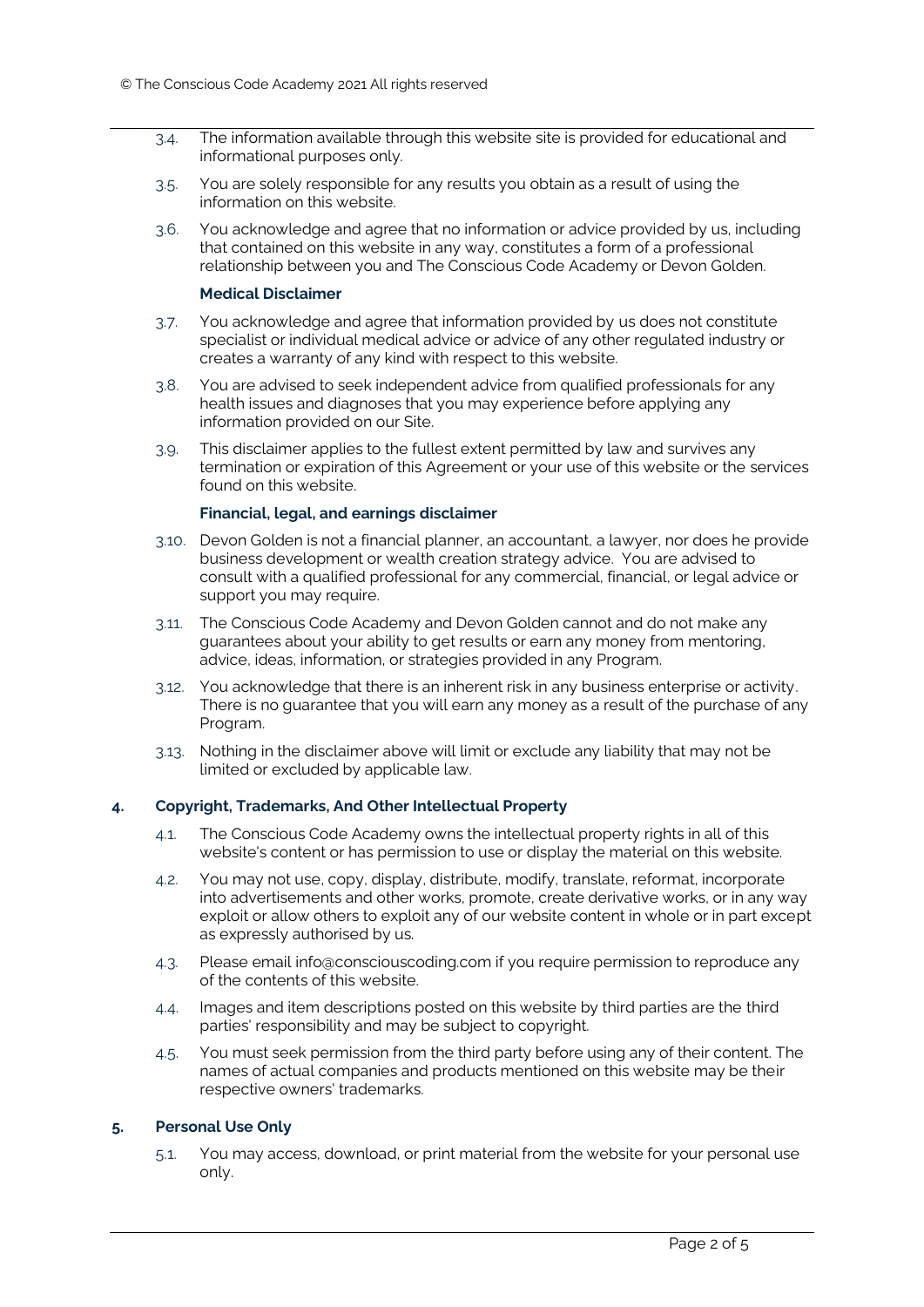- 5.2. Sharing any intellectual property or copyright material from this website for any commercial use without permission is expressly prohibited.
- 5.3. You agree not to change or delete any copyright or proprietary notice from materials downloaded from this website or any site accessible through this website.
- 5.4. Except as otherwise expressly granted to you in writing, we do not grant you any other express or implied right or license to our website content or intellectual property.

## **6. No Unlawful or Prohibited Use**

- 6.1. As a condition of your use of this website, you warrant that you will not use this website for any purpose that is unlawful or prohibited by these terms and conditions.
- 6.2. You may not use this website in any manner which could damage, disable, overburden, or impair this website or interfere with any other person's use and enjoyment of this website.
- 6.3. You agree not to hack into areas of this website that are not intentionally made available to you.
- 6.4. You expressly agree not to:
	- 6.4.1. engage in any internal or external spamming, or other similar actions
	- 6.4.2. engage in any unlawful or immoral acts, or acts that violate these terms and conditions
	- 6.4.3. decompile, reverse engineer, or try to copy or imitate this website or underlying content
	- 6.4.4. use the website to copy, store, host, transmit, send, use, publish or distribute any material which consists of (or is linked to) any spyware, computer virus or other malicious computer software.
	- 6.4.5. use data collected from the website for any direct marketing activity (including without limitation email marketing, social media marketing, online marketing, SMS marketing, telemarketing, and direct mailing).
	- 6.4.6. use data collected from the website to contact individuals, companies or other persons or entities for marketing purposes.
- 6.5. You must ensure that all the information you supply to us through our website, or in relation to our website, is true, accurate, current, complete and not misleading.

# **7. Copyright Infringement**

7.1. If you believe that there is material on our website that infringes third-party intellectual property rights, please email info@consciouscoding.com with sufficient information to determine who the intellectual property owner is and remove it from The Conscious Code Academy website if appropriate.

## **8. Cookies**

- 8.1. This website uses cookies to monitor browsing preferences.
- 8.2. By using our website or by agreeing to this Terms of Use, you consent to our use of cookies in accordance with the terms of our [Privacy Policy.](https://consciouscoding.com/privacy-policy)

#### **9. Third-Party Links**

9.1. The website may also, on occasion, include links to other websites which we do not control.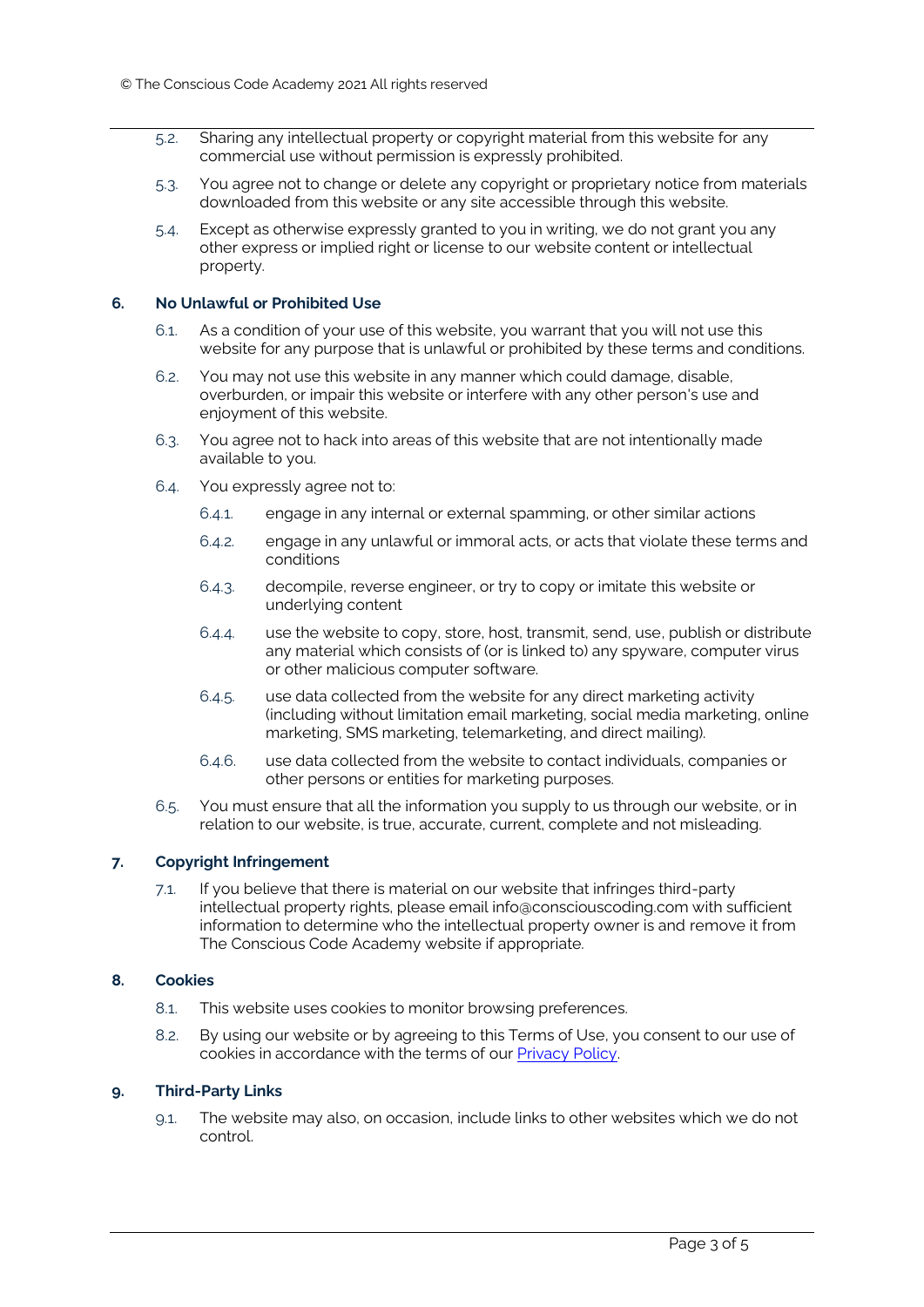- 9.2. These links are provided for your convenience to provide you with further information. You acknowledge that they are used at your own risk.
- 9.3. Third-party links on our website do not signify that we recommend or endorse the websites.
- 9.4. We have no control over the nature, content, and availability of those websites.

## **10. Website Security**

- 10.1. The Conscious Code Academy makes every effort to maintain the website's security, including but not limited to encryption, firewall, antivirus, and spyware protection to the extent that we deem advisable to protect your personal information integrity of the website and conduct our business. However, we do not guarantee the security of the website, our records, or your content.
- 10.2. The Conscious Code Academy disclaims all liability for any computer virus or technological problems that we do not intentionally cause or beyond our control. You are advised to install and maintain up-to-date security software on your computer for your further protection.
- 10.3. Third-party services manage The Conscious Code Academy website; therefore, the website may be inaccessible from time to time.

# **11. Limitation of Liability**

- 11.1. The Conscious Code Academy will not be liable to you or any other person or entity for any damages whatsoever arising as a result of your use of this website in any way, subject to the requirements of [The Supply of Services \(Implied Terms\)](http://www.hklii.org/hk/legis/en/ord/457/)  [Ordinance](http://www.hklii.org/hk/legis/en/ord/457/) [\(Cap. 457\)](http://www.hklii.org/hk/legis/en/ord/457/) and The Sale of Goods Ordinance (Cap. 26) of the Laws of Hong Kong)
- 11.2. Where warranties are implied by law, you acknowledge and agree that the total aggregate liability to us is limited at our discretion to the provision of those services again, or to a refund equal to the total amount paid by you for the particular services that are the subject of the cause of action, even if those services were provided to you without cost.
- 11.3. This limitation of liability applies to the fullest extent permitted by law. It shall survive any termination or expiration of this agreement or your use of this website or the services found on this website.

#### **12. Indemnity**

- 12.1. You agree to indemnify and defend The Conscious Code Academy from any claims, damages, liabilities, costs, or expenses (including without limitation court costs, collection costs, and reasonable legal fees) related to:
	- 12.1.1. your unauthorised use of this website or products or services included or advertised on this website
	- 12.1.2. your breach of these Terms of Use.

#### **13. Applicable law**

- 13.1. The laws of Hong Kong govern this agreement. You consent to the exclusive jurisdiction and venue of Hong Kong courts in all disputes arising out of or relating to the use of this website.
- 13.2. You may provide notice to us through the contact us page or otherwise by email addressed info@consciouscoding.com.
- 13.3. The Conscious Code Academy may provide notice to you via email or other electronic means.